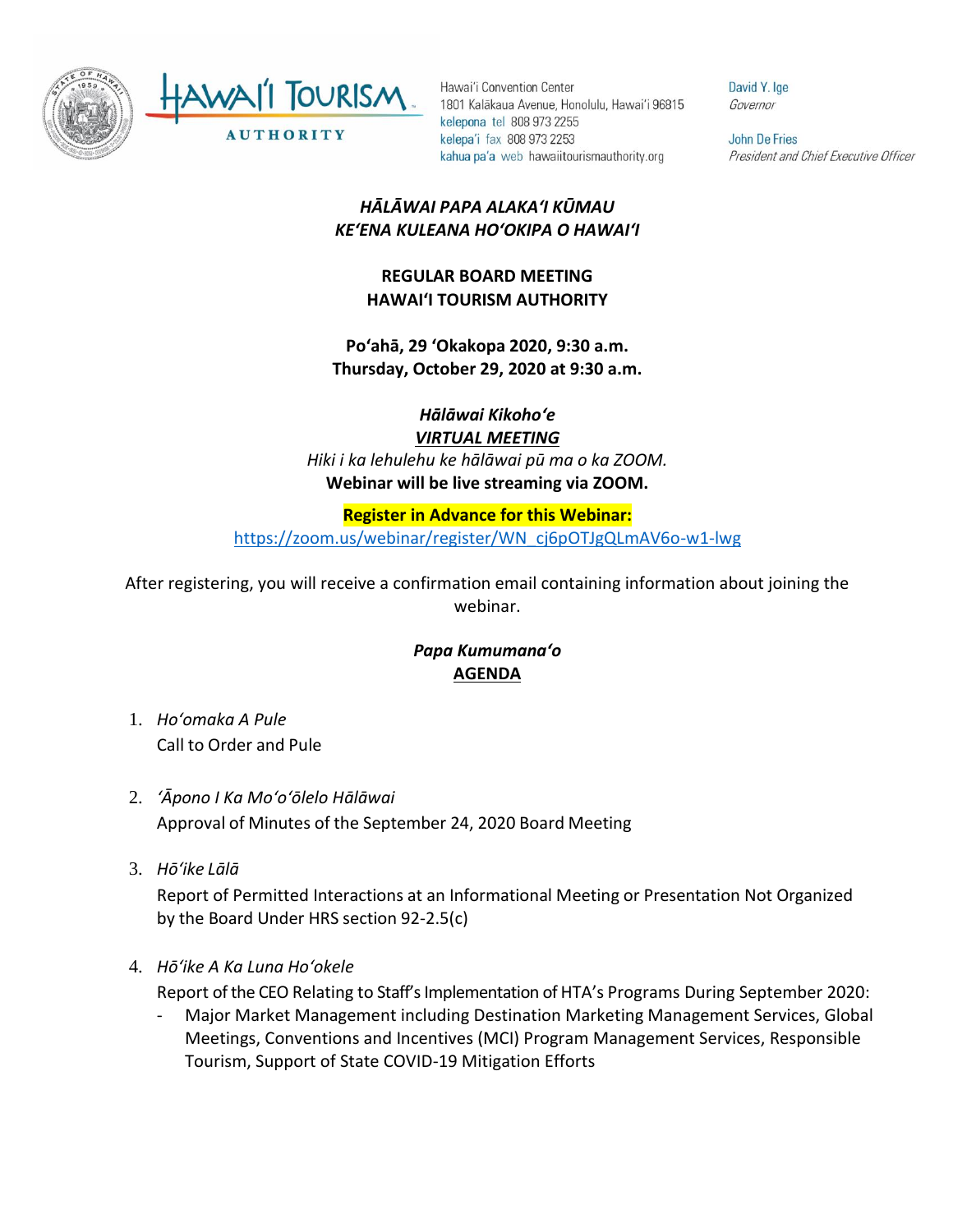

Hawai'i Convention Center 1801 Kalākaua Avenue, Honolulu, Hawai'i 96815 kelepona tel 808 973 2255 kelepa'i fax 808 973 2253 kahua pa'a web hawaiitourismauthority.org

David Y. Ige Governor

**John De Fries** President and Chief Executive Officer

- 5. *Hōʻike A aio Digital Me PathCheck No Nā Lako ʻEnehana Hou* Presentation by aio Digital and PathCheck on the AlohaSafe Technological Tools that Have Been Developed in Partnership with the State Department of Health to Help Keep Hawaiʻi Safe During this COVID-19 Crisis
- 6. *Hōʻike ʻIkepili Noiʻi ʻOihana Hoʻomākaʻikaʻi*

Presentation and Discussion of Current Market Insights and Conditions in Hawai'i and Key Major Hawai'i Tourism Markets, Including the United States, Japan, Canada, Oceania, Other Asia, Europe, and Cruise

- 7. *Hōʻike, Kūkākūkā A Hoʻoholo No Nā Moʻokālā*  Presentation, Discussion and Action on HTA's Financial Reports for September 2020
- 8. *Kūkākūkā A ʻĀpono I Ka Moʻokālā Kikowaena Hālāwai Kūikawā* Discussion and Approval of the FY21 Convention Center Enterprise Special Fund Budget
- 9. *Hōʻike A Ke Kōmike Hokona Kūmau No Ke Kūkākūkā A Hoʻoholo* Report of the Marketing Standing Committee with the Committee's Recommendations to Support Various Marketing Proposals, for Discussion and Action by the Board
- 10. *Ho'oku'u*

Adjournment

*\*\*\* ʻAha Hoʻokō: Ua hiki i ka Papa Alakaʻi ke mālama i kekahi hālāwai kūhelu i kū i ka Hawaiʻi Revised Statutes (HRS) § 92-4. E mālama ʻia kēia hālāwai kūhelu nei ma lalo o ka § 92-5 (a)(4), § 92-5 (a)(8) and §201B-4(a)(2) no ka pono o ko ka Papa Alakaʻi kūkā a hoʻoholo ʻana i nā nīnūnē a nīnau i pili i ko ka Papa Alakaʻi kuleana me ko ka Papa Alakaʻi loio. He hālāwai kūhelu kēia i ʻole paulele ʻia ka ʻikepili a i mea hoʻi e mālama kūpono ai ko Hawaiʻi ʻano, he wahi i kipa mau ʻia e nā malihini.*

**\*\*\* Executive Session:** The Board may conduct an executive session closed to the public pursuant to Hawai'i Revised Statutes (HRS) § 92-4. The executive session will be conducted pursuant to HRS § 92- 5 (a) (2), § 92-5 (a)(4), § 92-5 (a)(8) and §201B-4(a)(2) for the purpose of consulting with the board's attorney on questions and issues pertaining to the board's powers, duties, privileges, immunities, and liabilities; to consider hiring and evaluation of officers or employees, where consideration of matters affecting privacy will be involved; and to discuss information that must be kept confidential to protect Hawai'i's competitive advantage as a visitor destination.